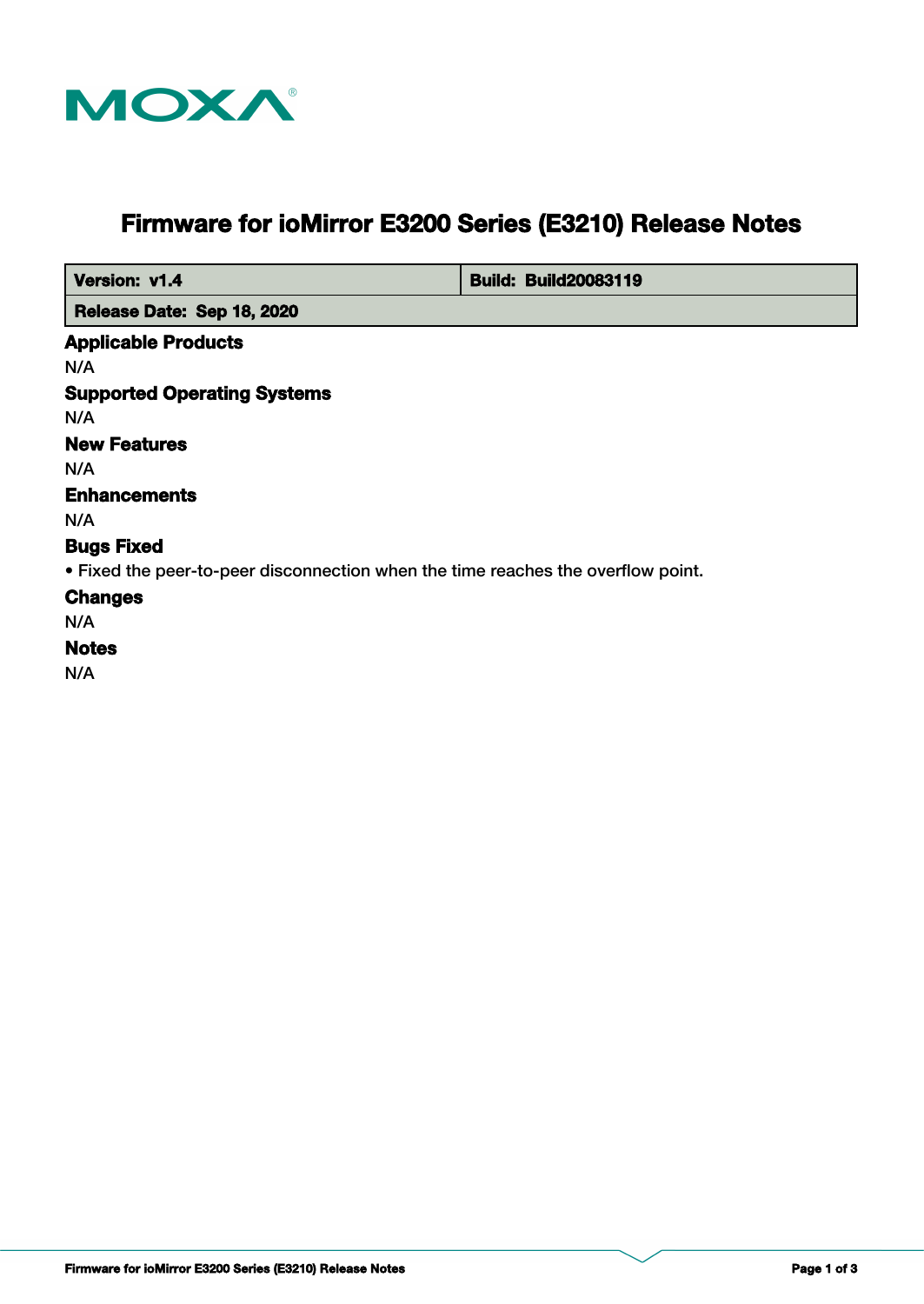

 **Version: v1.3 Build: Build: Build16052610** 

 **Release Date: Jun 03, 2016**

## **Applicable Products**

ioMirror E3210

## **Supported Operating Systems**

N/A

# **New Features**

N/A

## **Enhancements**

N/A

# **Bugs Fixed**

- Fixed DI return value reverse (Modbus Address 0x0000 to 0x0007).
- Fixed peer-to-peer disconnection after about 3-month operation.

## **Changes**

N/A

## **Notes**

N/A